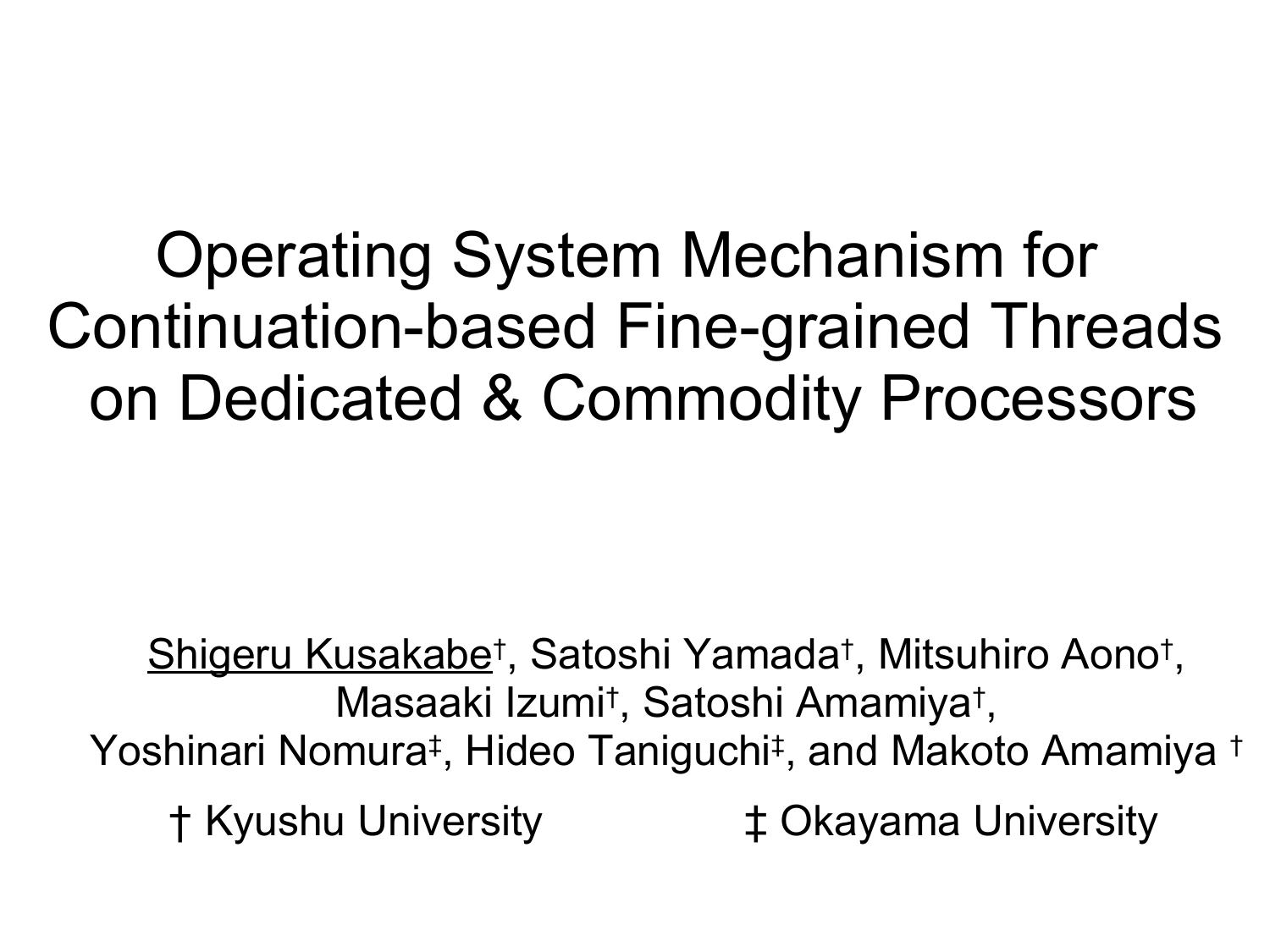# **Outline**

- Introduction
- Thread Model
- OS Issues on FUCE
- OS Issues on Commodity Processor
- Concluding remarks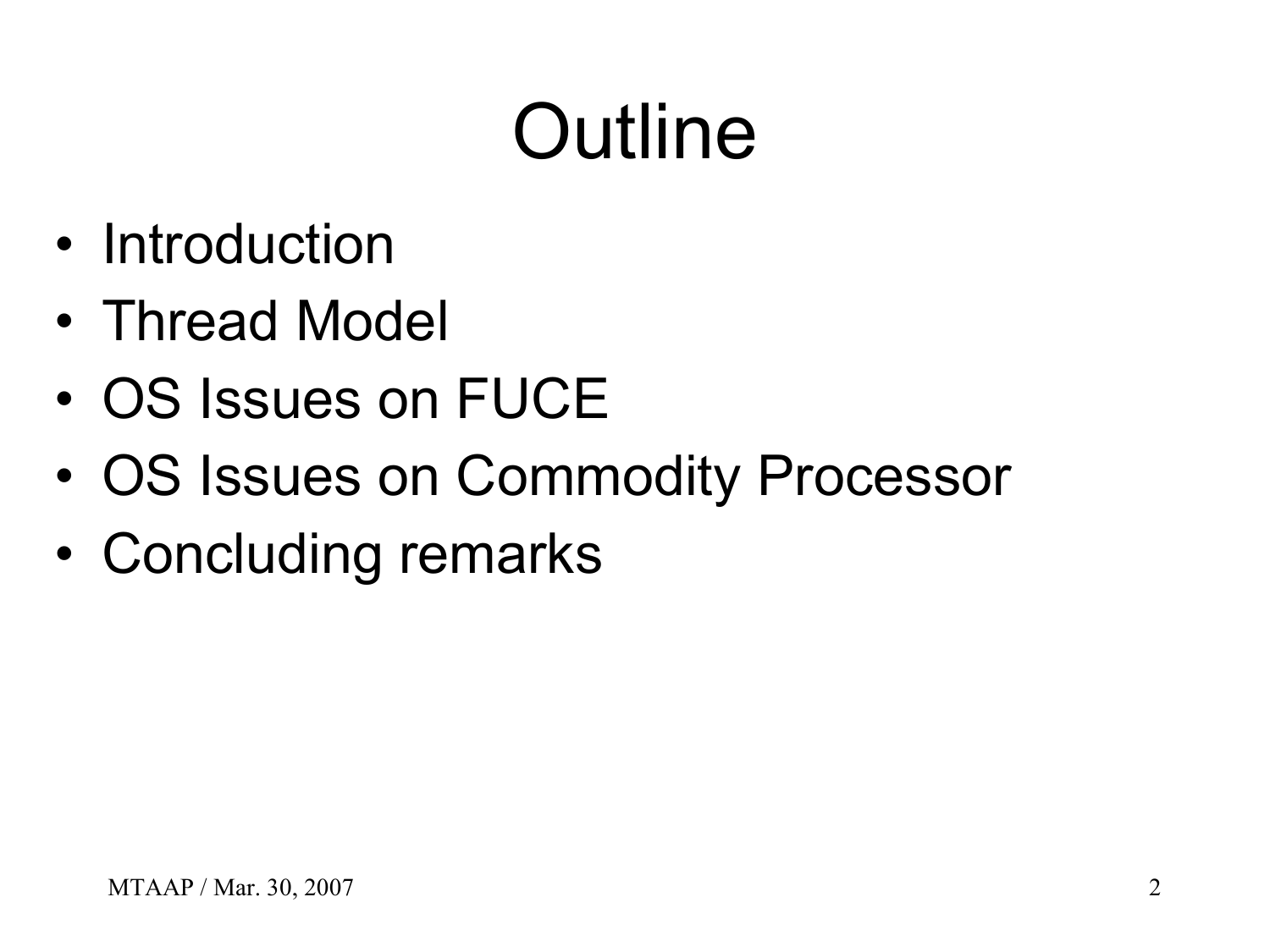### Introduction

Multithreading: available on commodity platforms, derived from sequential model

#### Our approach

Model: dataflow

– natural to asynchronous/concurrent execution

Focus: architectures, languages, operating systems

Platform: dedicated & commodity processor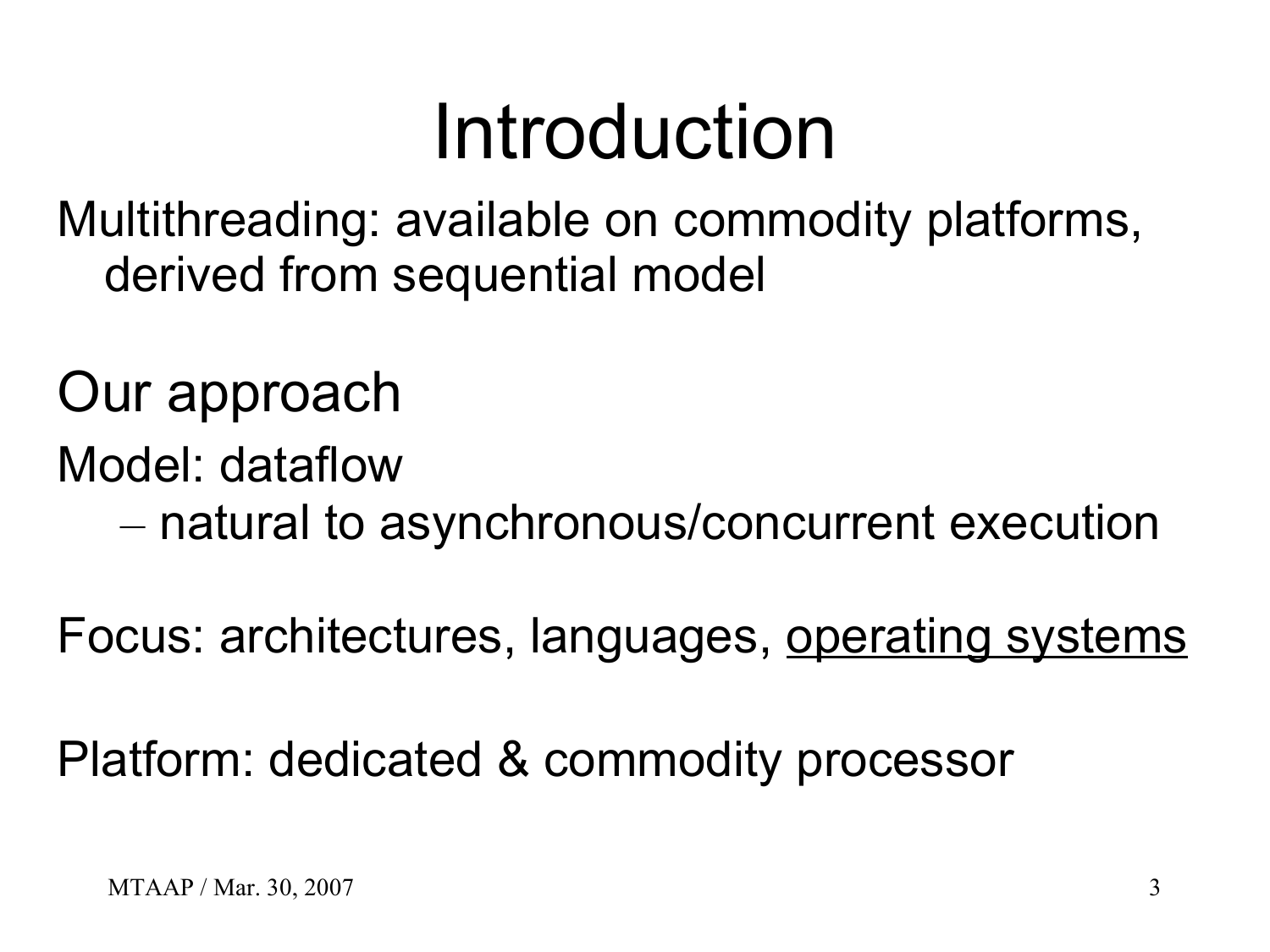### Introduction - on dedicated platform

Fuce: dedicated to fine-grained multithreading

Benchmarks were user applications, How about operating systems?

System calls with I/O request

- Multithreading with continuation,
- Handling external events without "interrupt"
- $MTAAP / Mar. 30, 2007$  4 - Delivered without controller such as APIC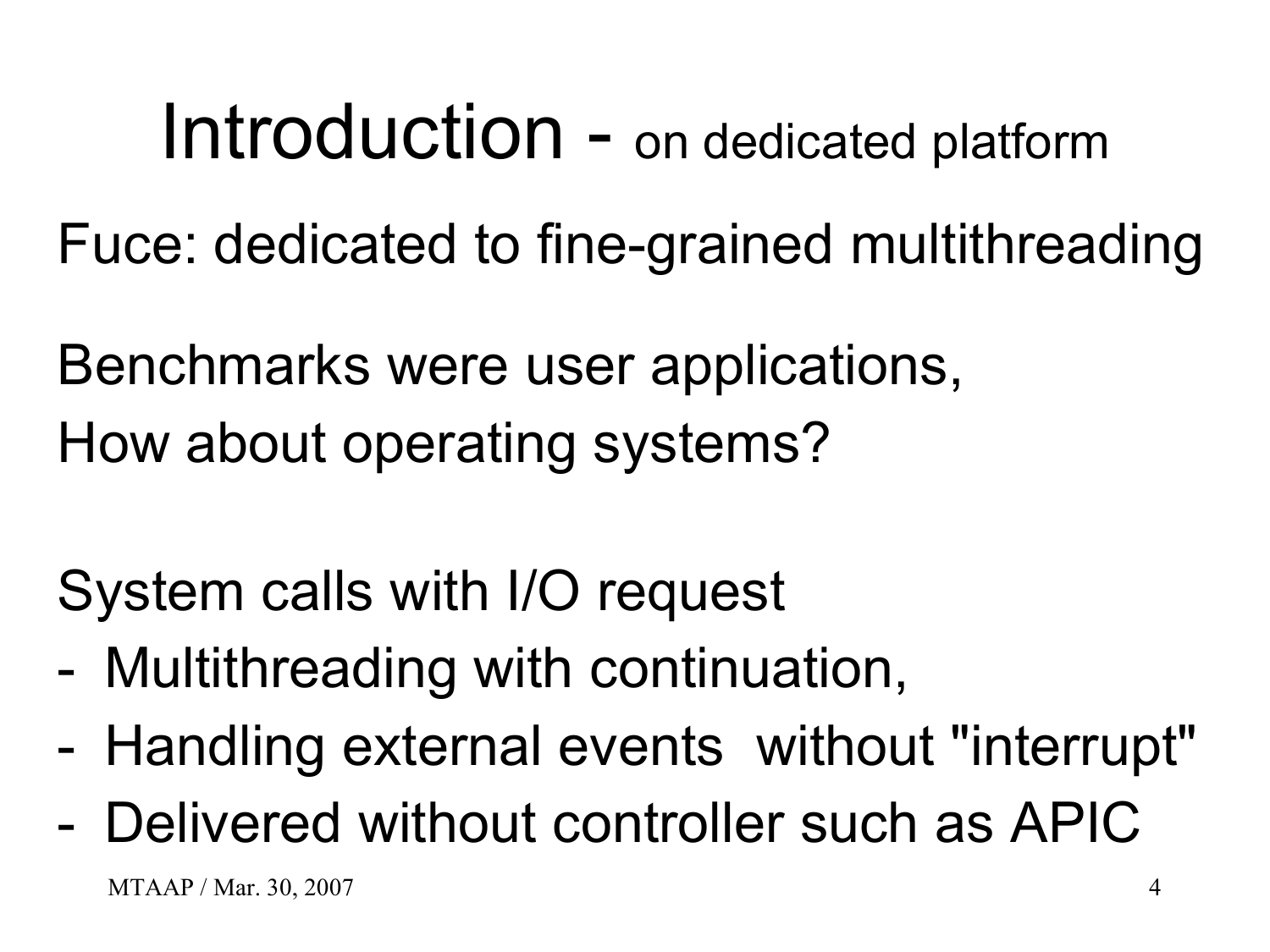### Introduction - on commodity platform

- Dataflow concept useful on commodity platforms?
	- $\blacksquare$  flexible scheduling to reduce overhead
- Wrapped System Call
- buffer split-phase system call requests
- reduce context (mode) changes
- enhance locality of reference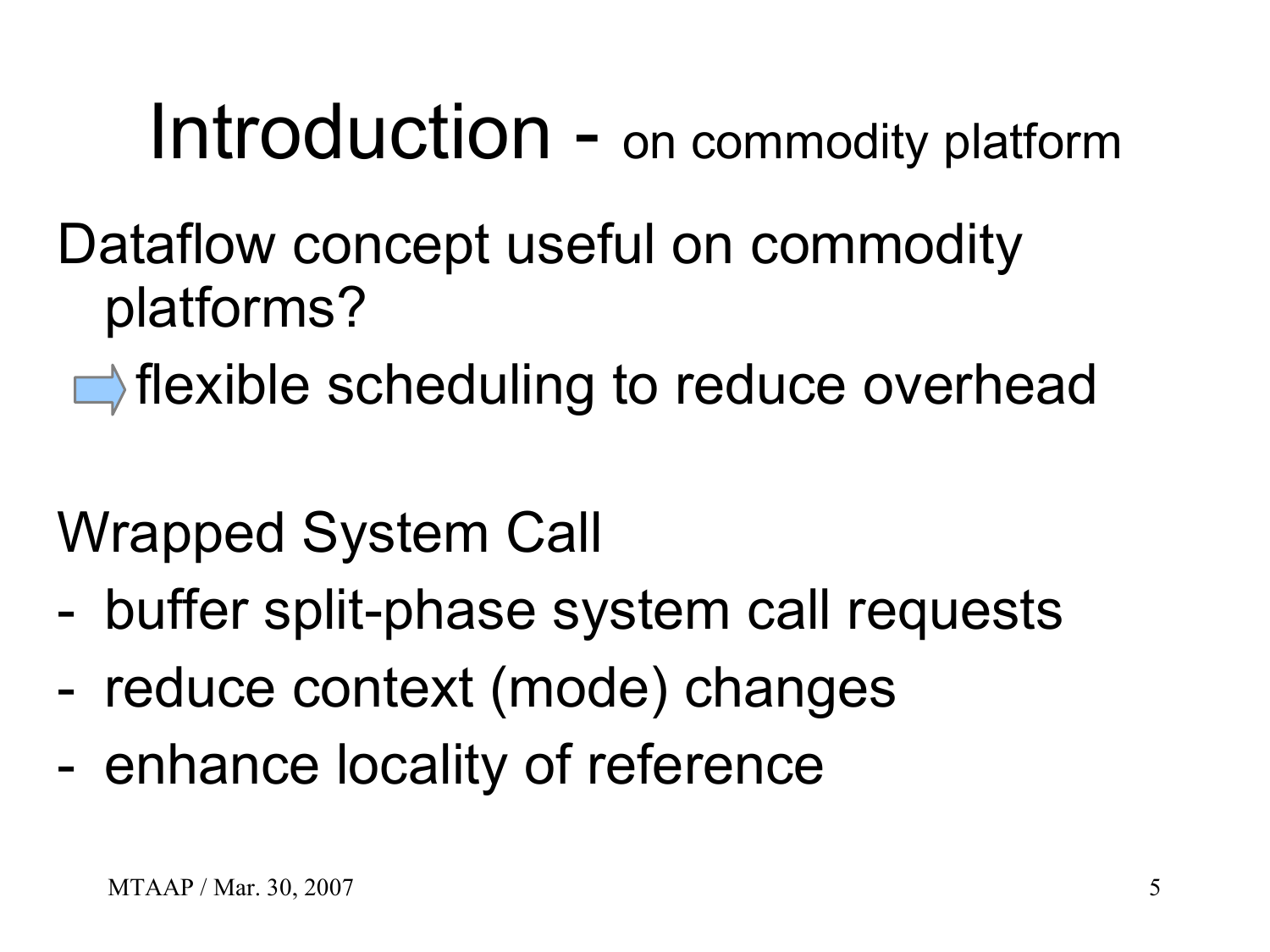# **Outline**

- Introduction
- Thread Model
- OS Issues on FUCE
- OS Issues on Commodity Processor
- Concluding Remarks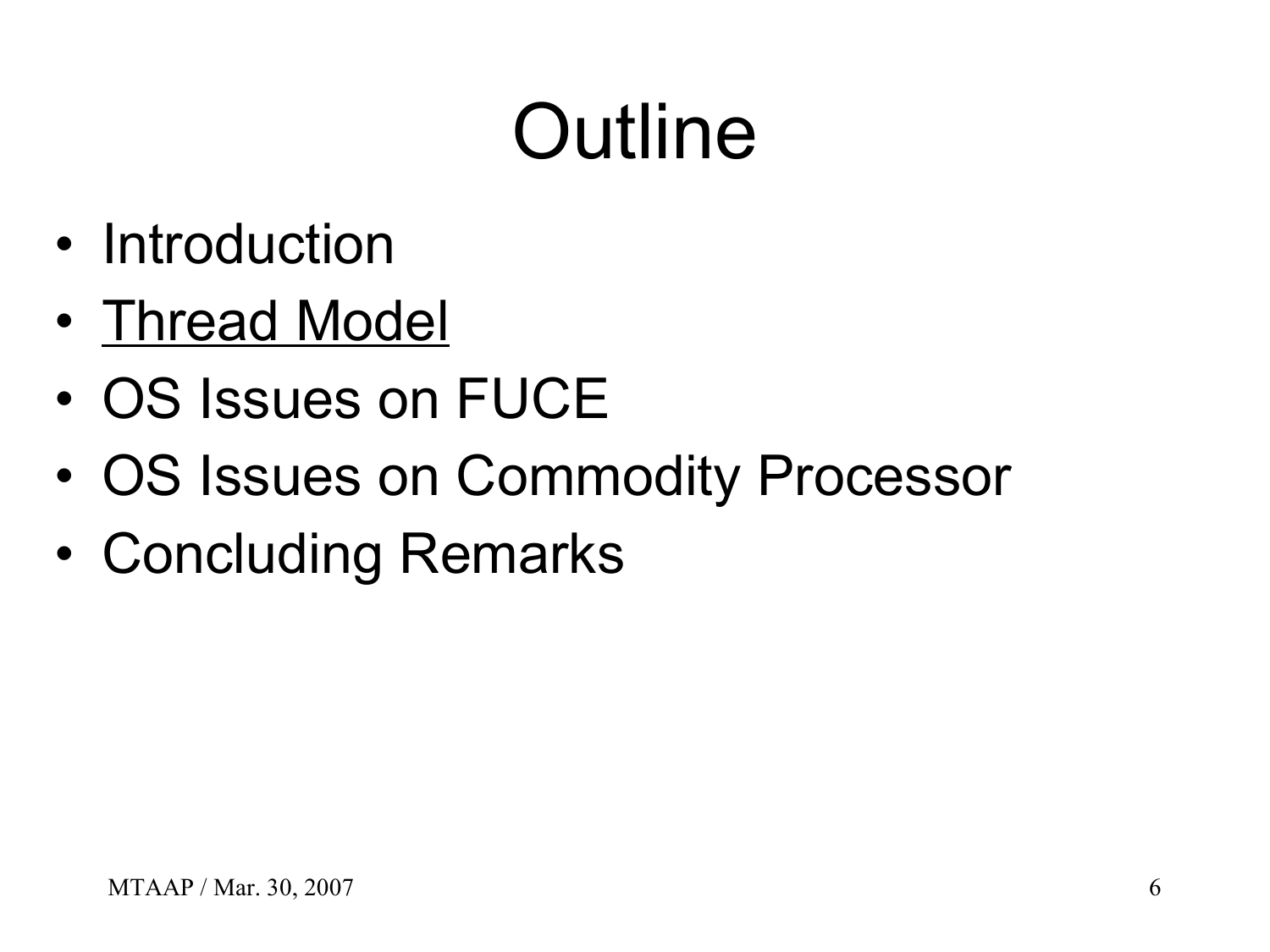### Zero-Wait Thread

- Program graph: nodes / threads, edges / continuation relations.
- Thread: synch. counter & instruction sequence (incl. continuation)
- A continuation instruction specifies its succeeding thread code and context, and decrements the synchronization counter of the target.
- If the counter becomes to zero, the thread becomes ready to run, and runs to completion without suspension once started.

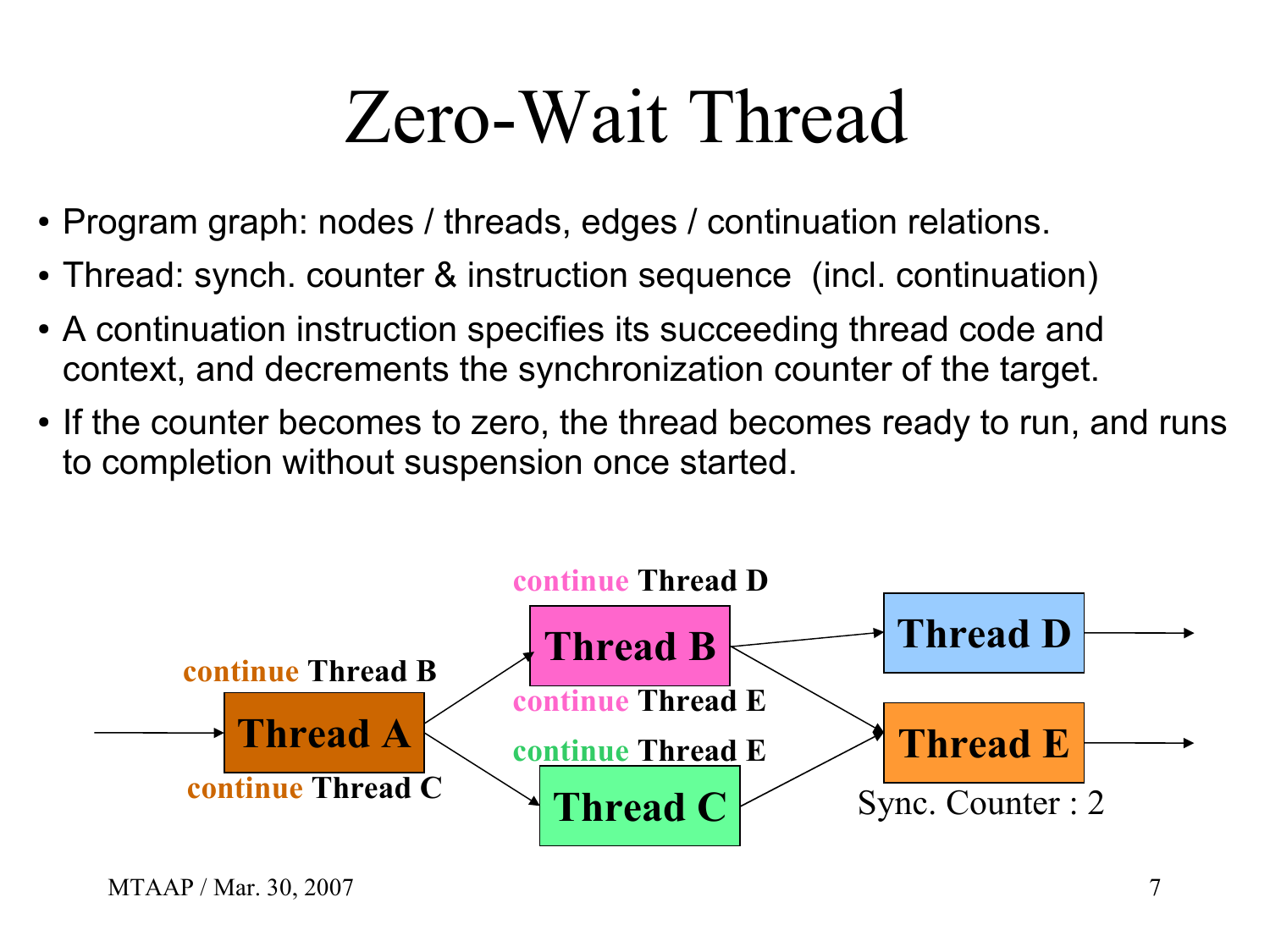#### Thread and Instance

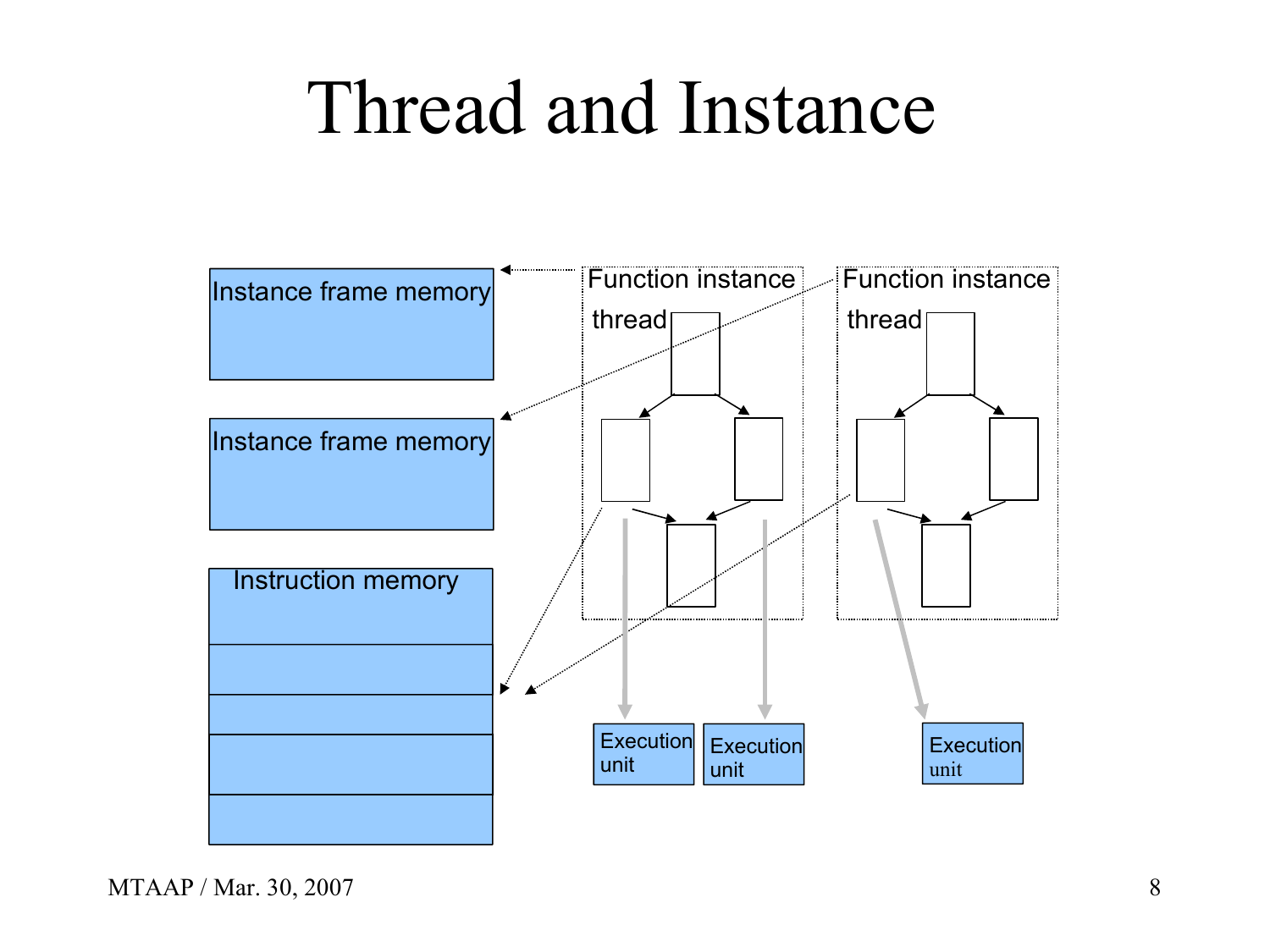

MTAAP / Mar. 30, 2007 9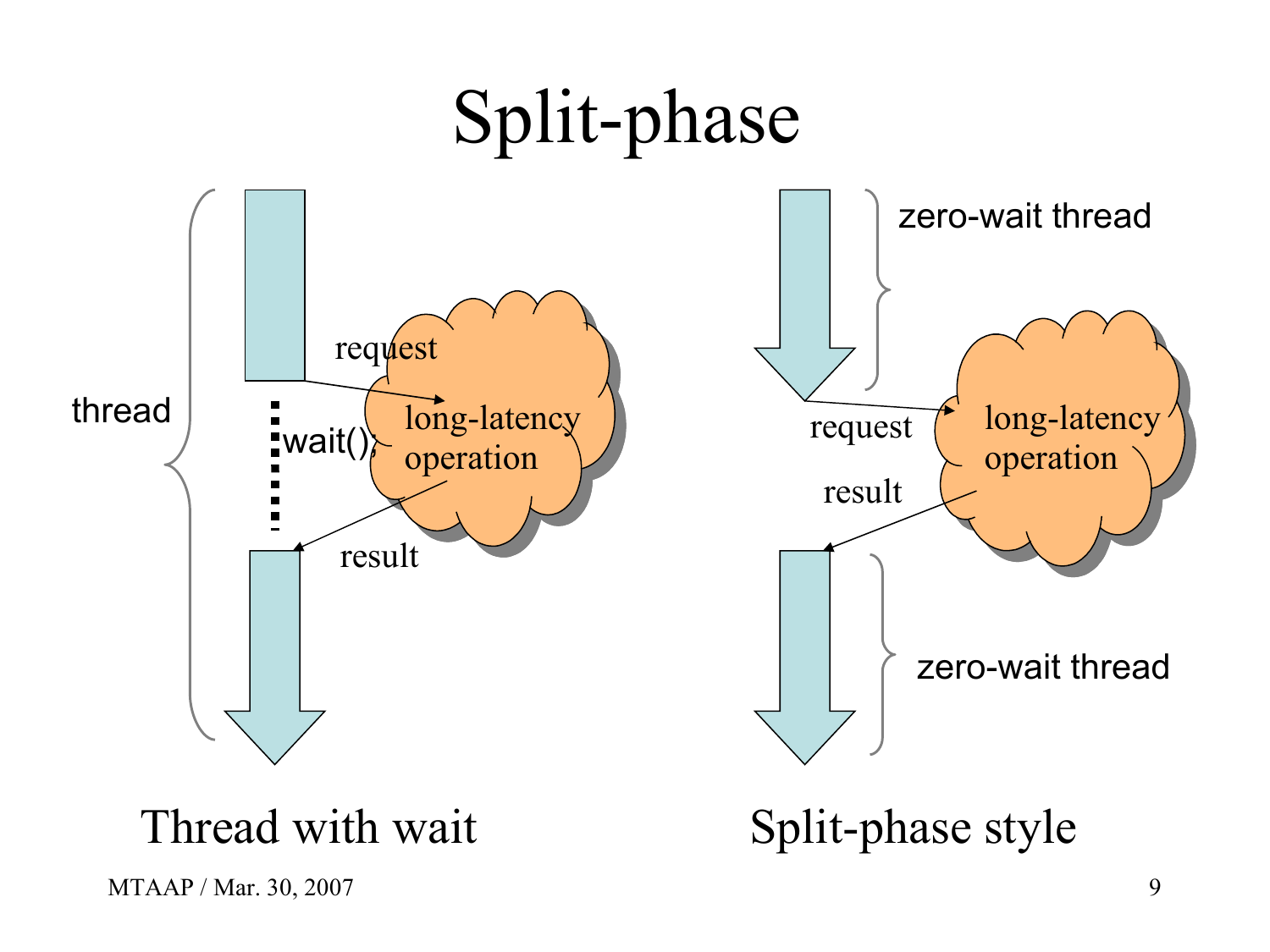# **Outline**

- Introduction
- Thread Model
- OS Issues on FUCE
- OS Issues on Commodity Processor
- Concluding Remarks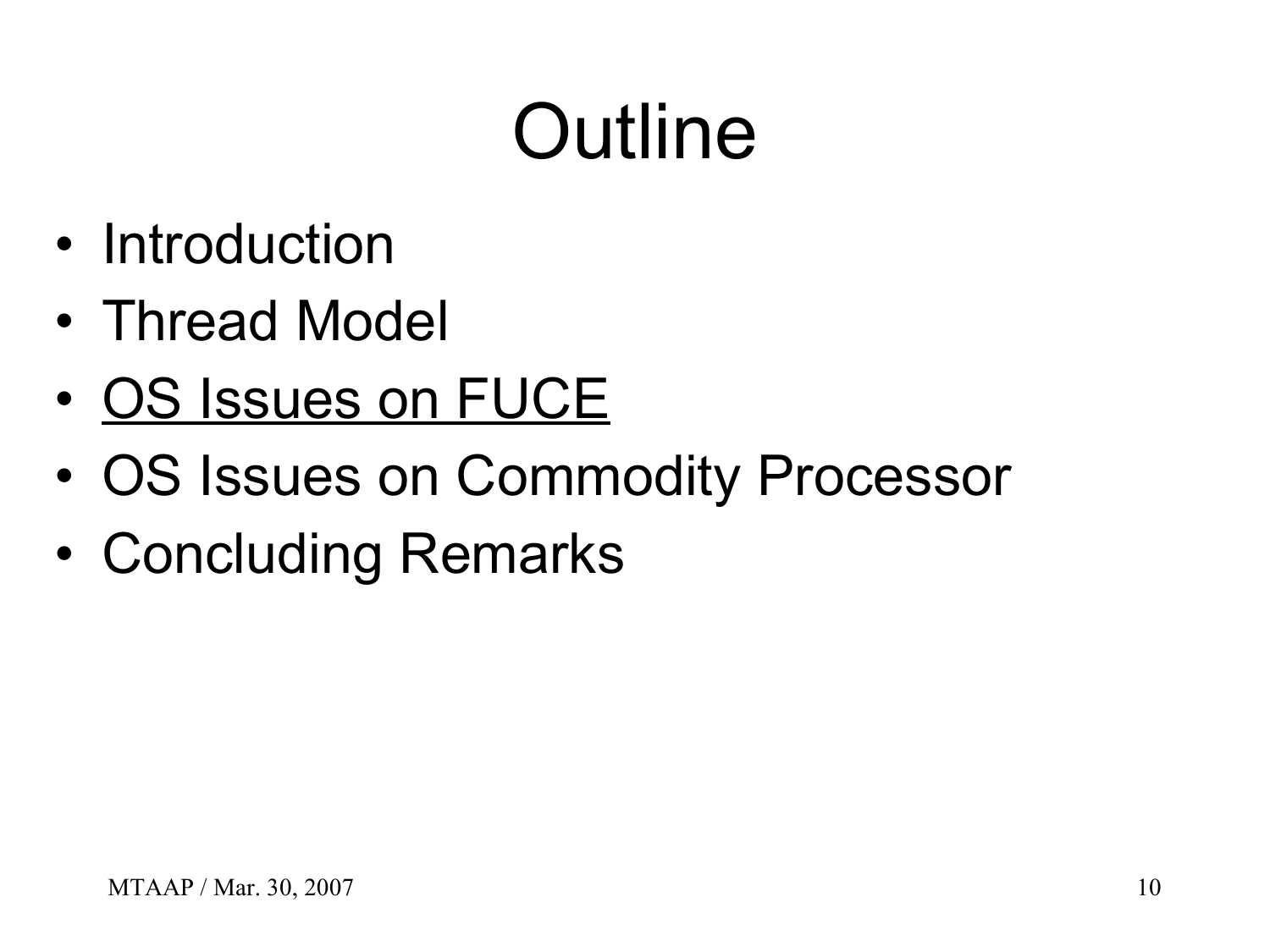#### Fuce Processor

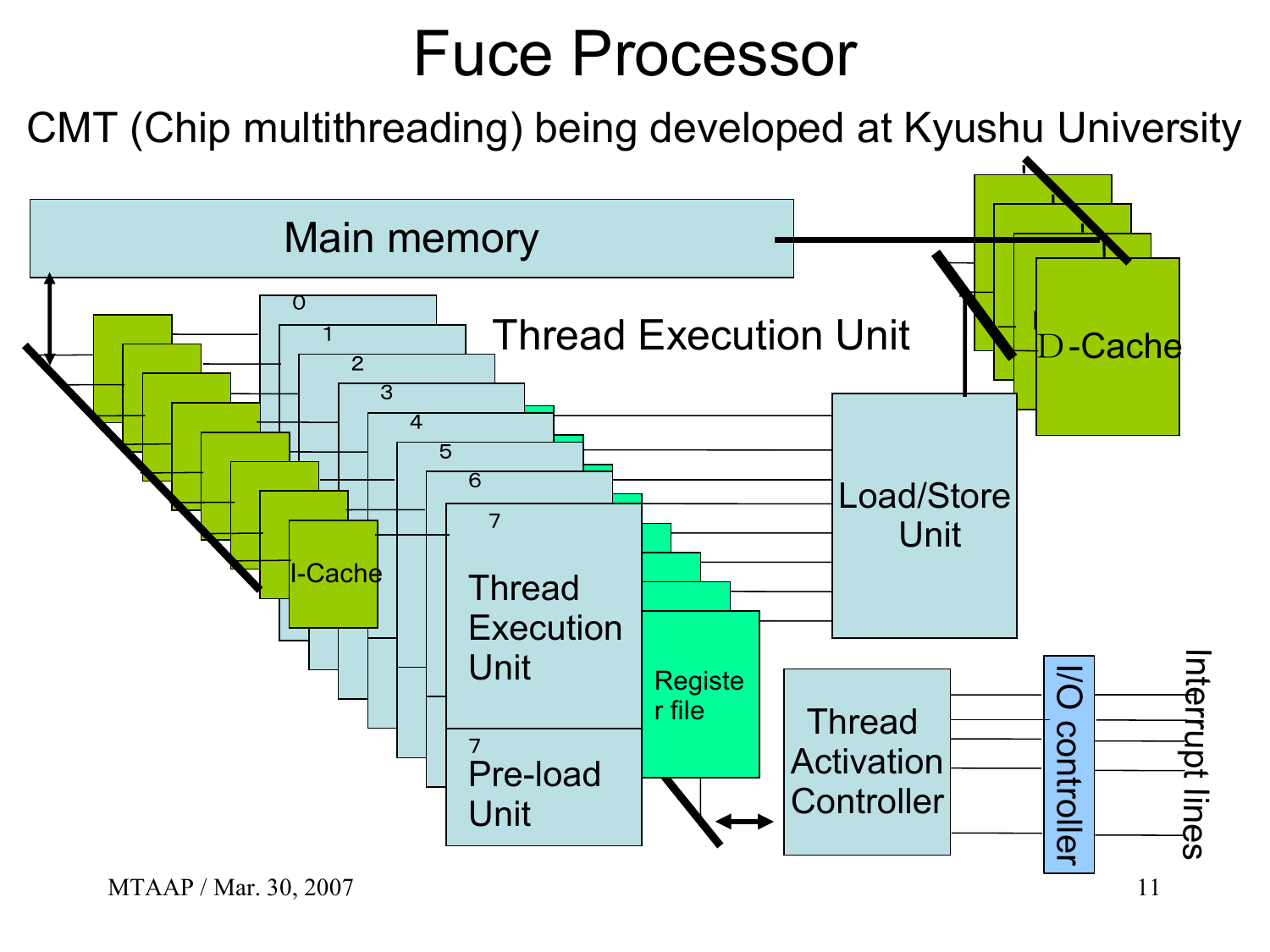#### Thread Activation Controller

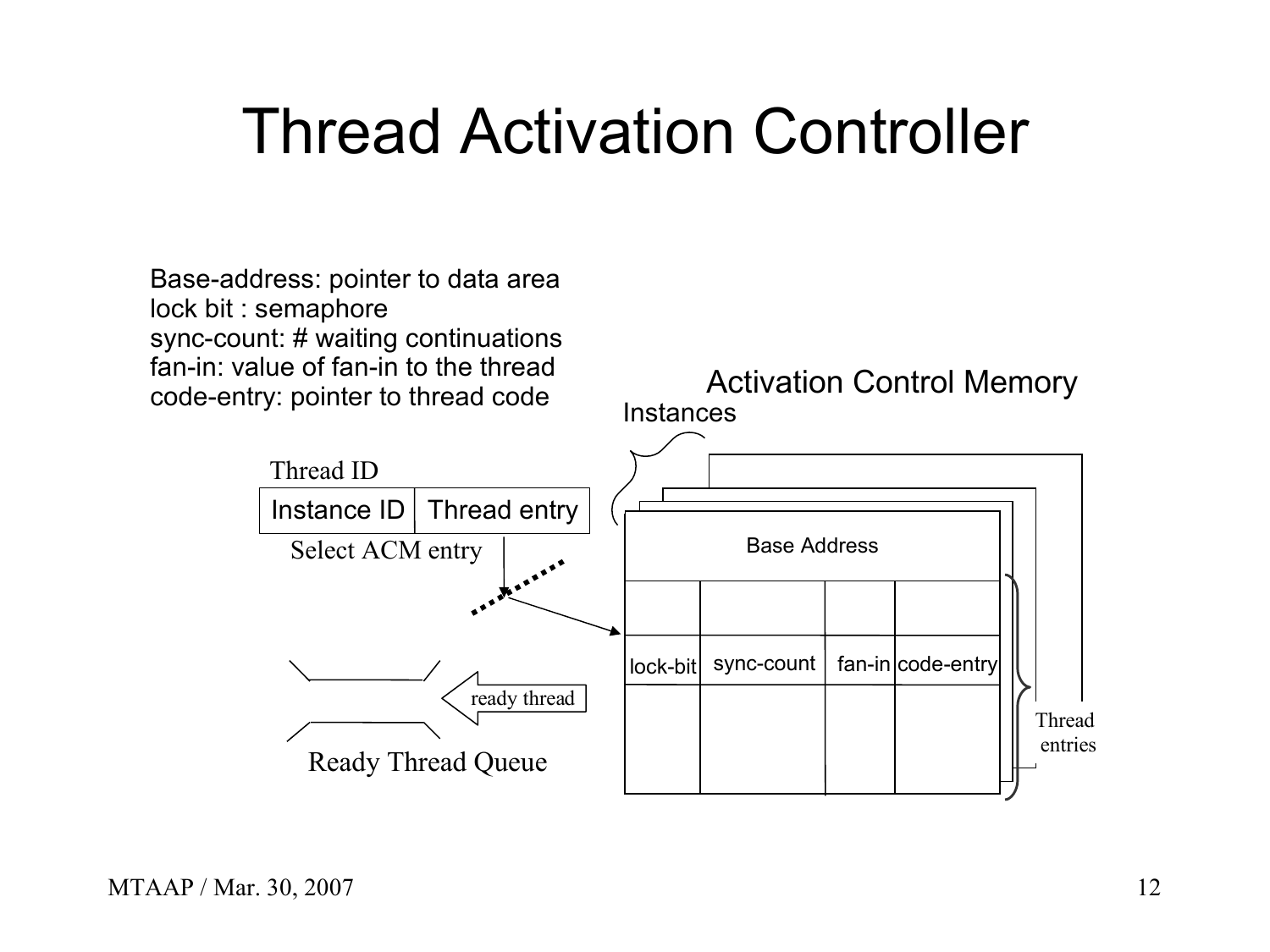#### Handling External Event

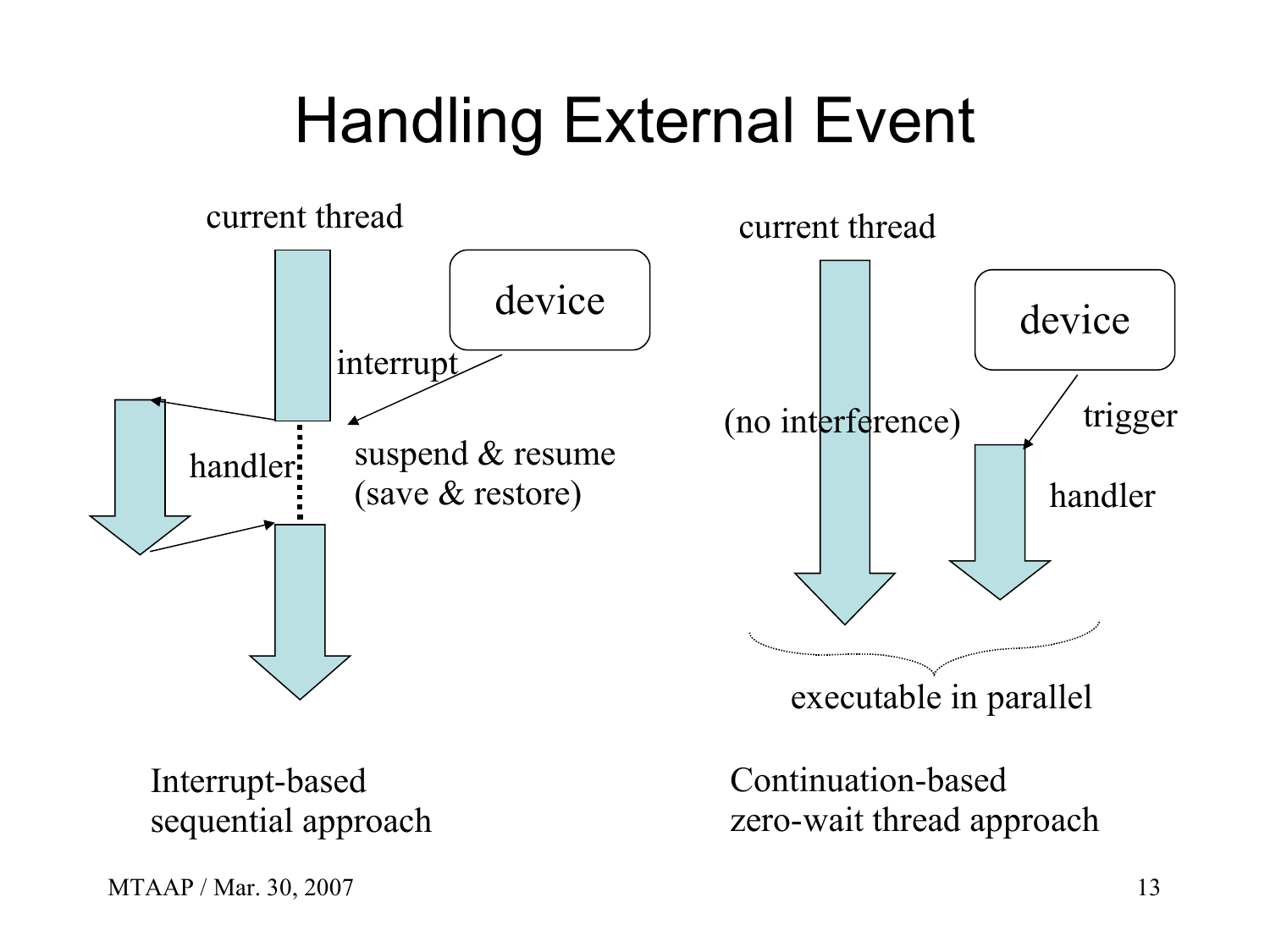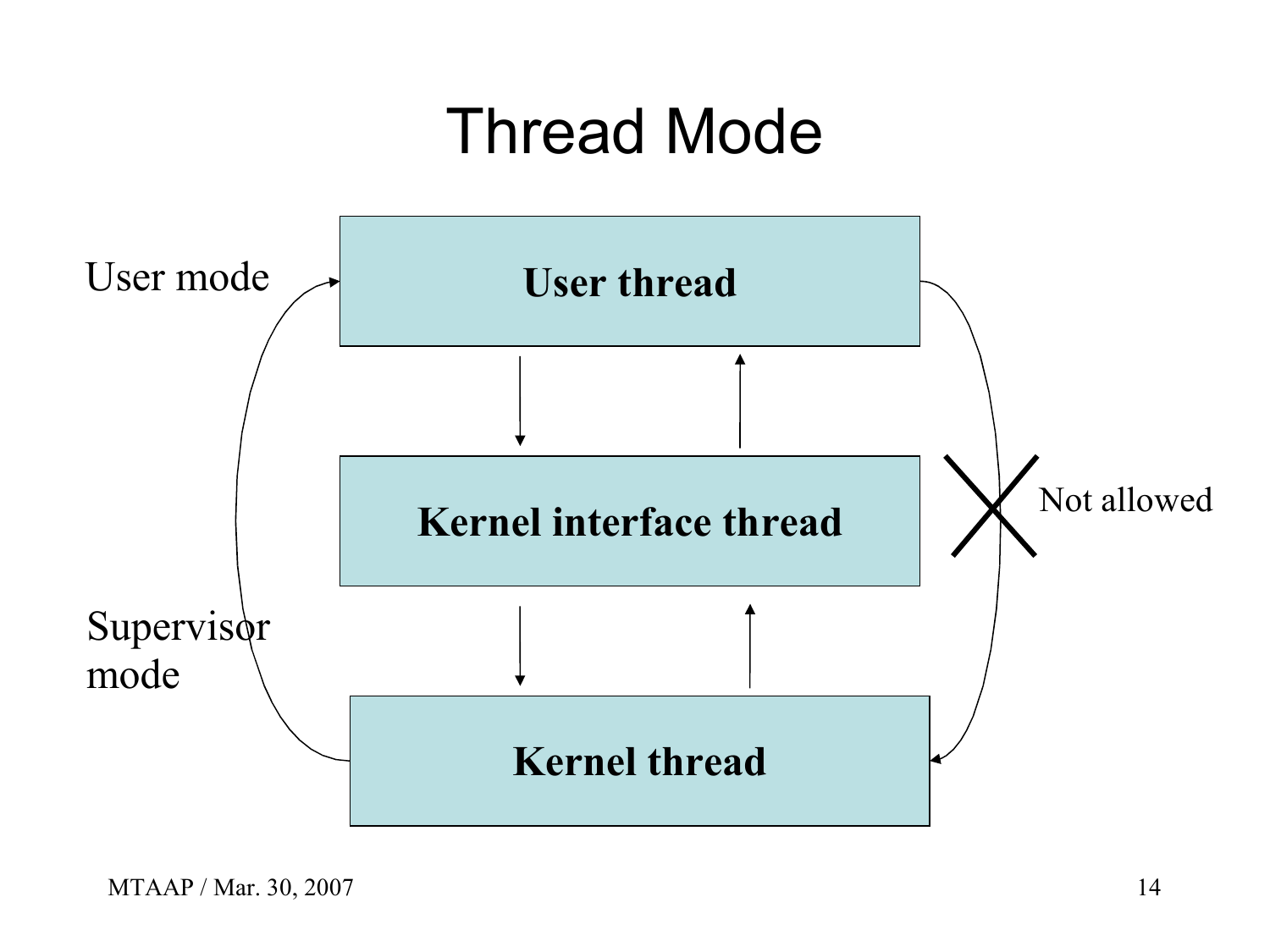#### Critical Thread

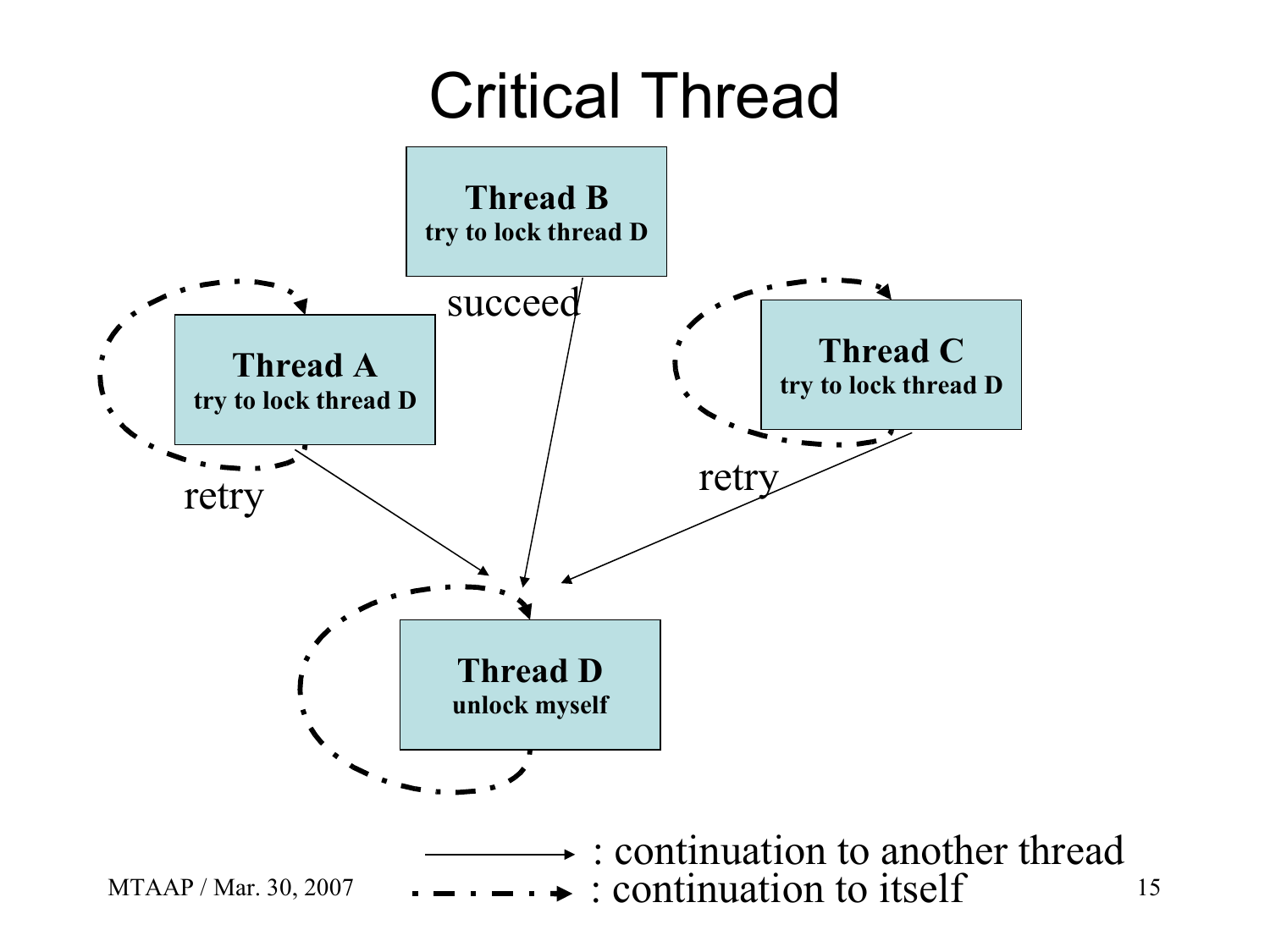#### Handling System calls with I/O Request

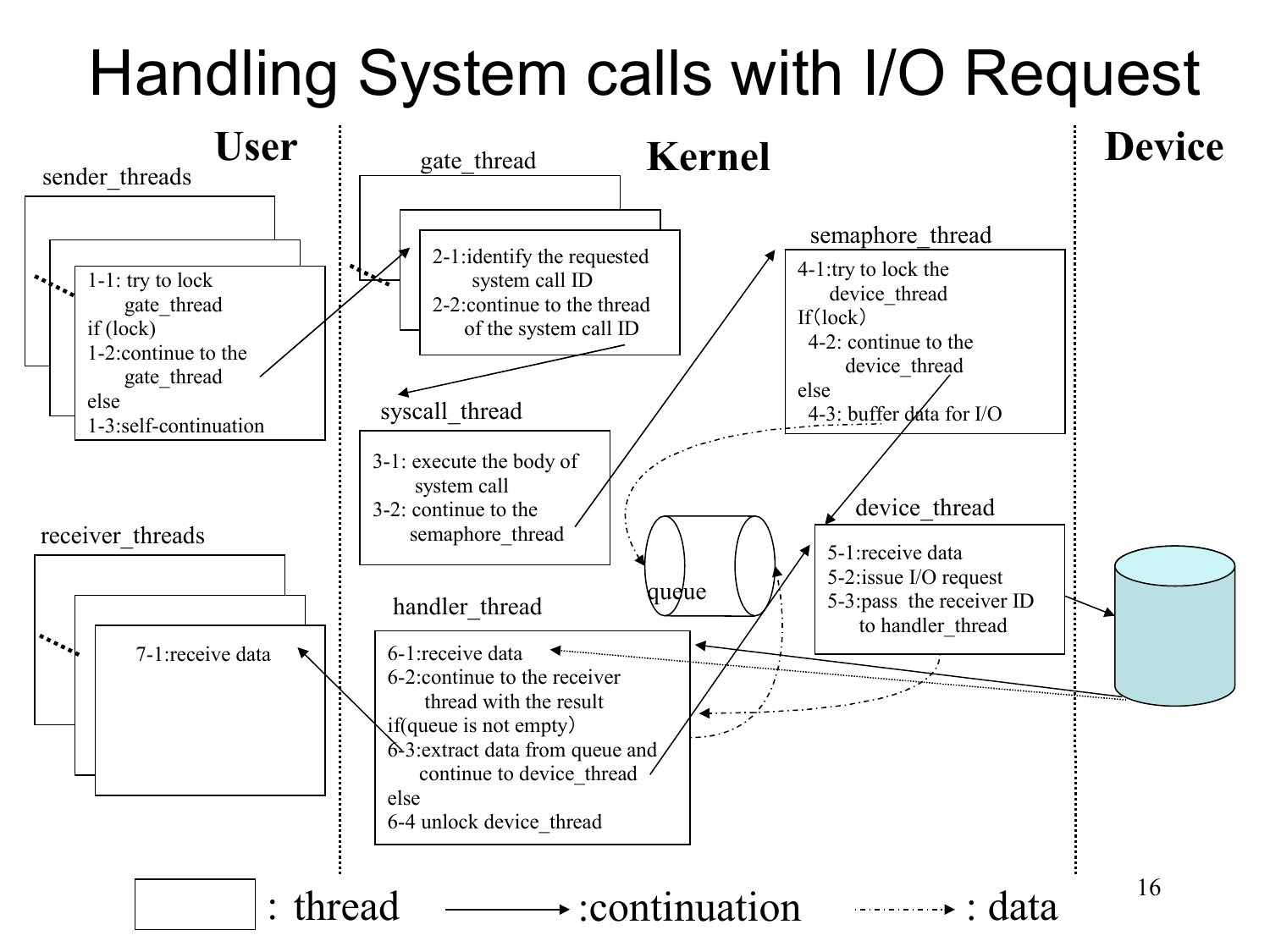#### Thread Activation



MTAAP / Mar. 30, 2007 17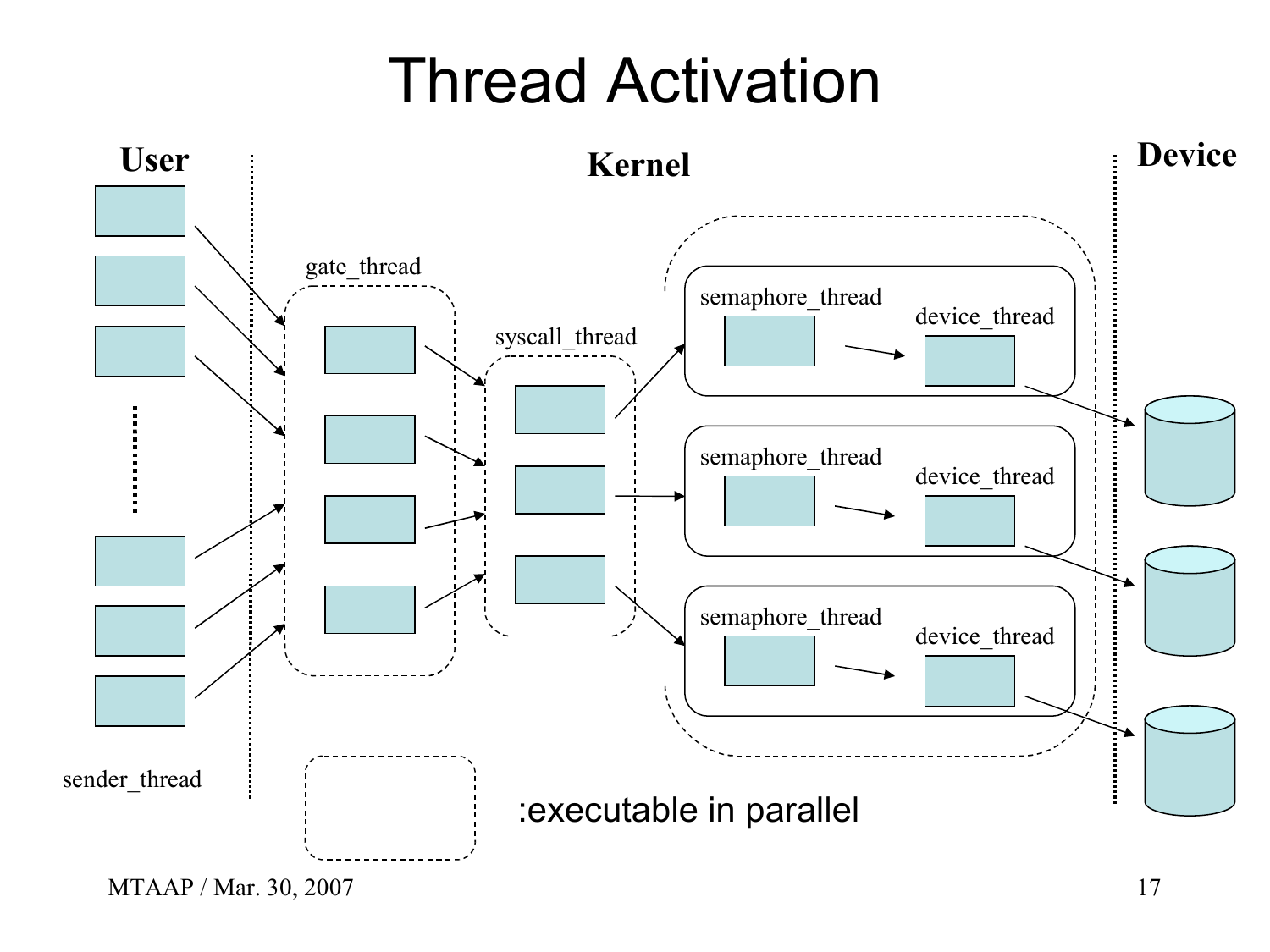#### Measurement

- Fuce in VHDL on ModelSim Measured the number of system calls with I/O request ideally completed within a fixed period.
- The number of TEUs:1..4, devices: 1..3
- Expectation: scalability activation of hander thread due to continuation mechanism



Load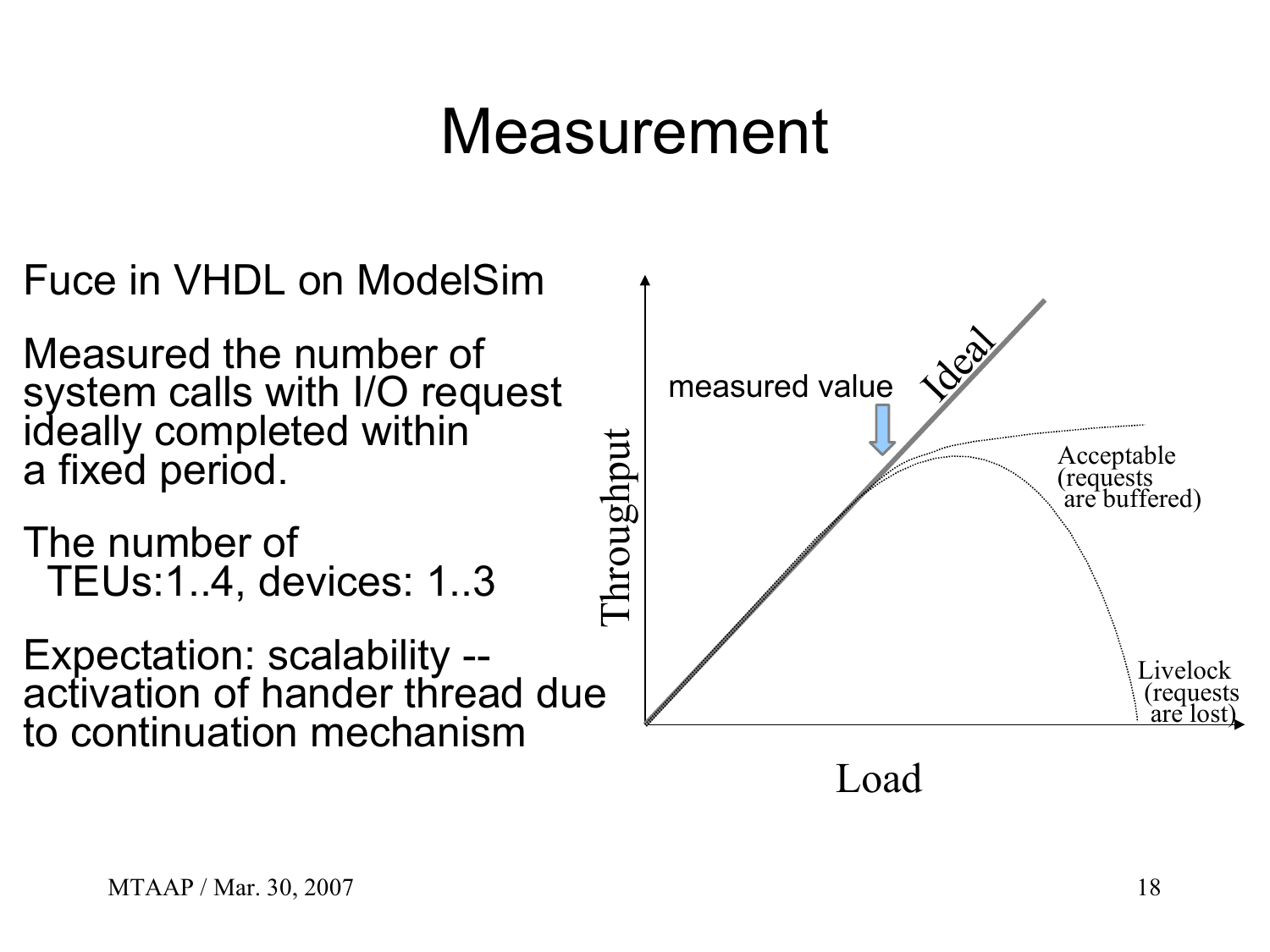#### Evaluation Result

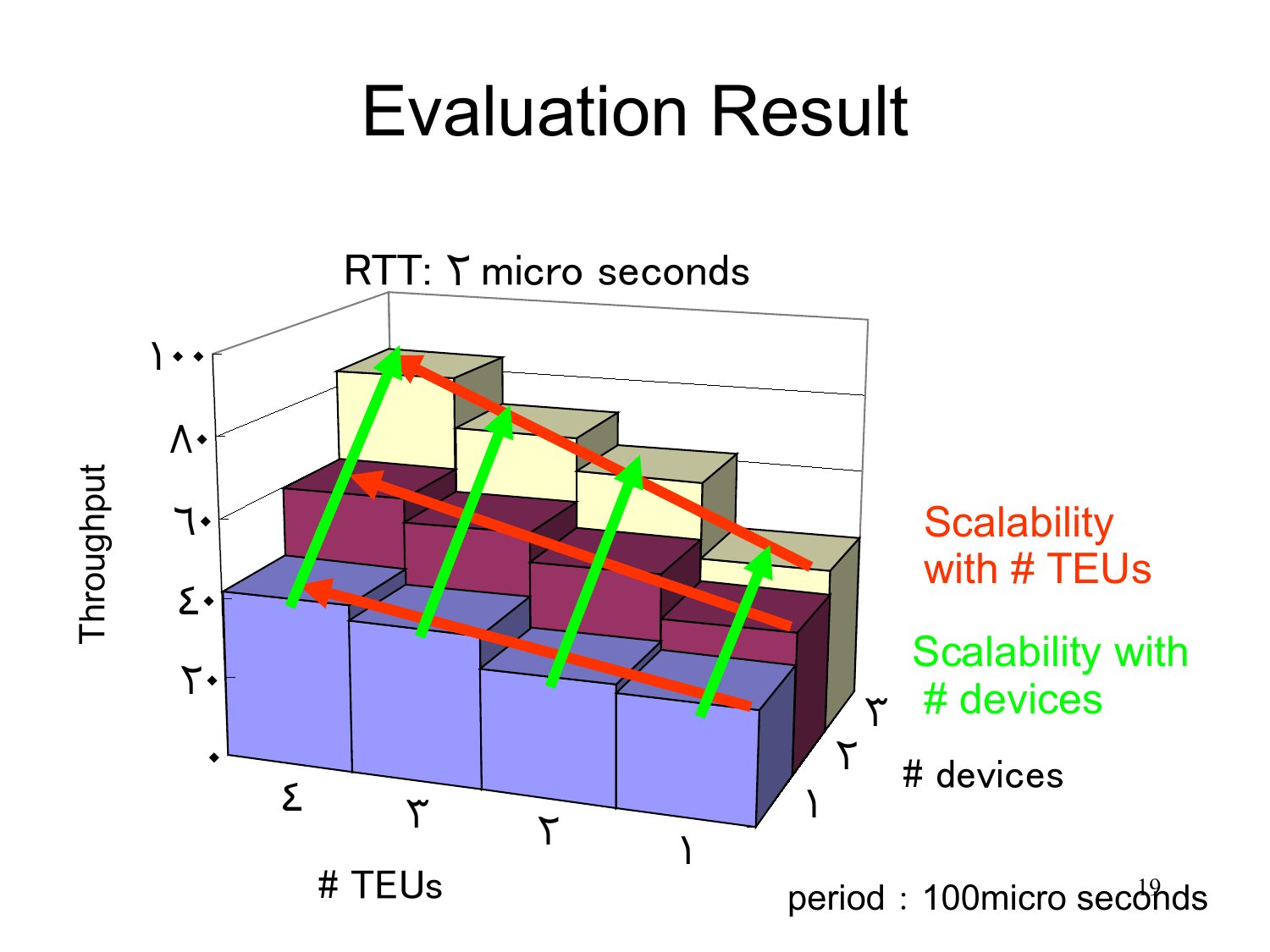# **Outline**

- Introduction
- Thread Model
- OS Issues on FUCE
- OS Issues on Commodity Processor
- Concluding Remarks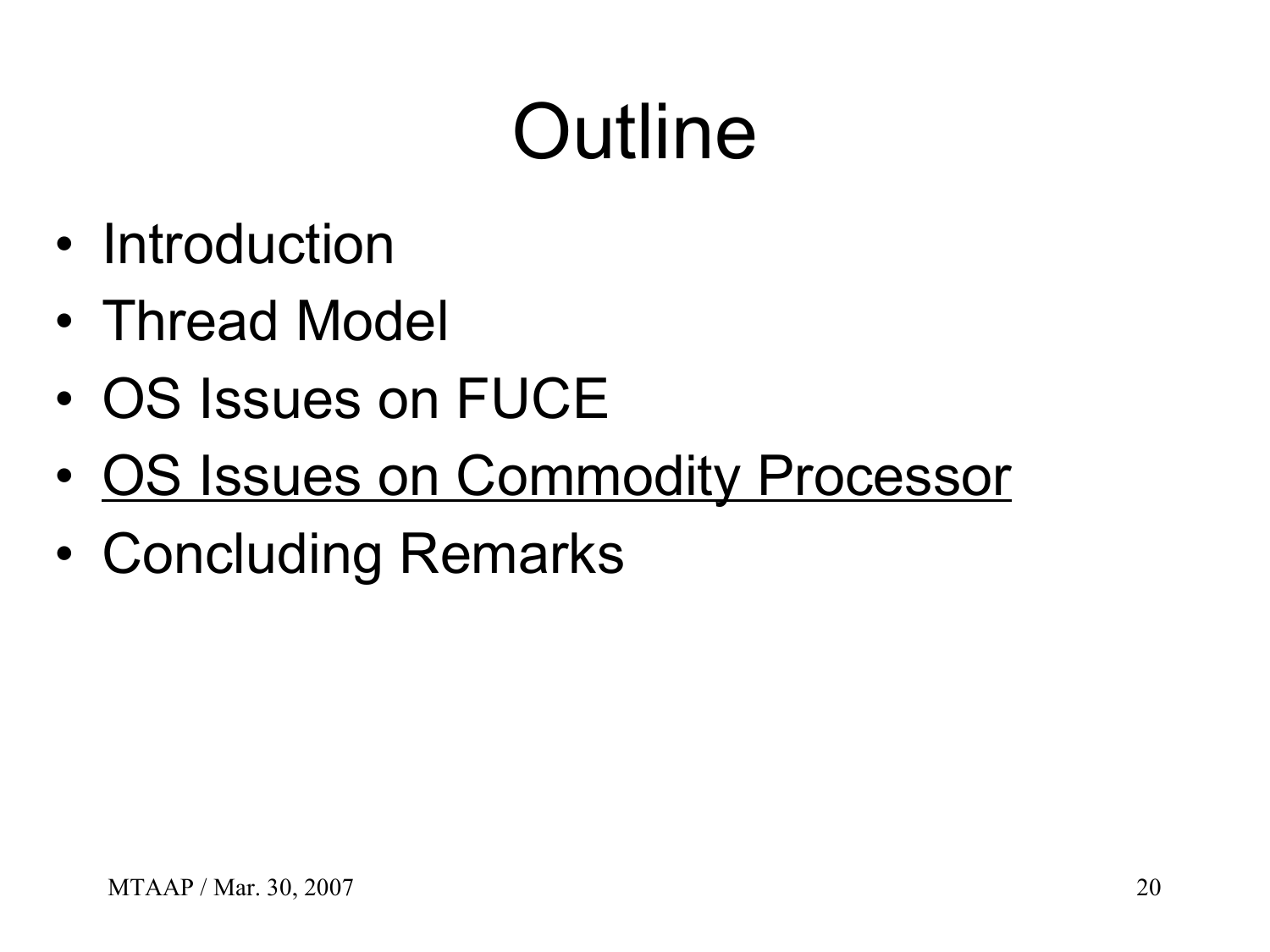## CEFOS: Process / Threads

Unix-like process, and dataflow-like thread

- dependence graph (partially ordered threads)
- process as thread context (color / tag)

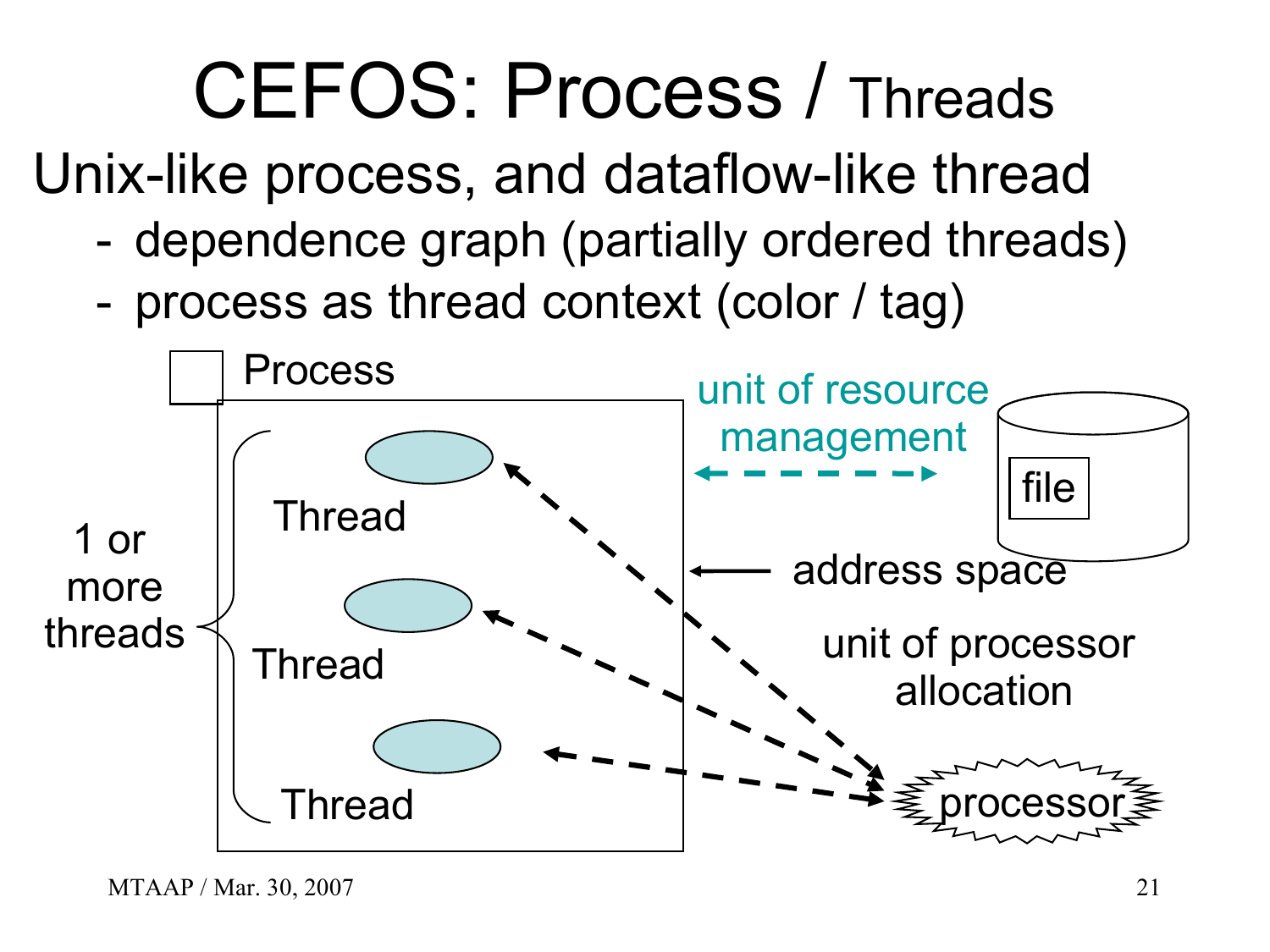### CEFOS: Process / Threads

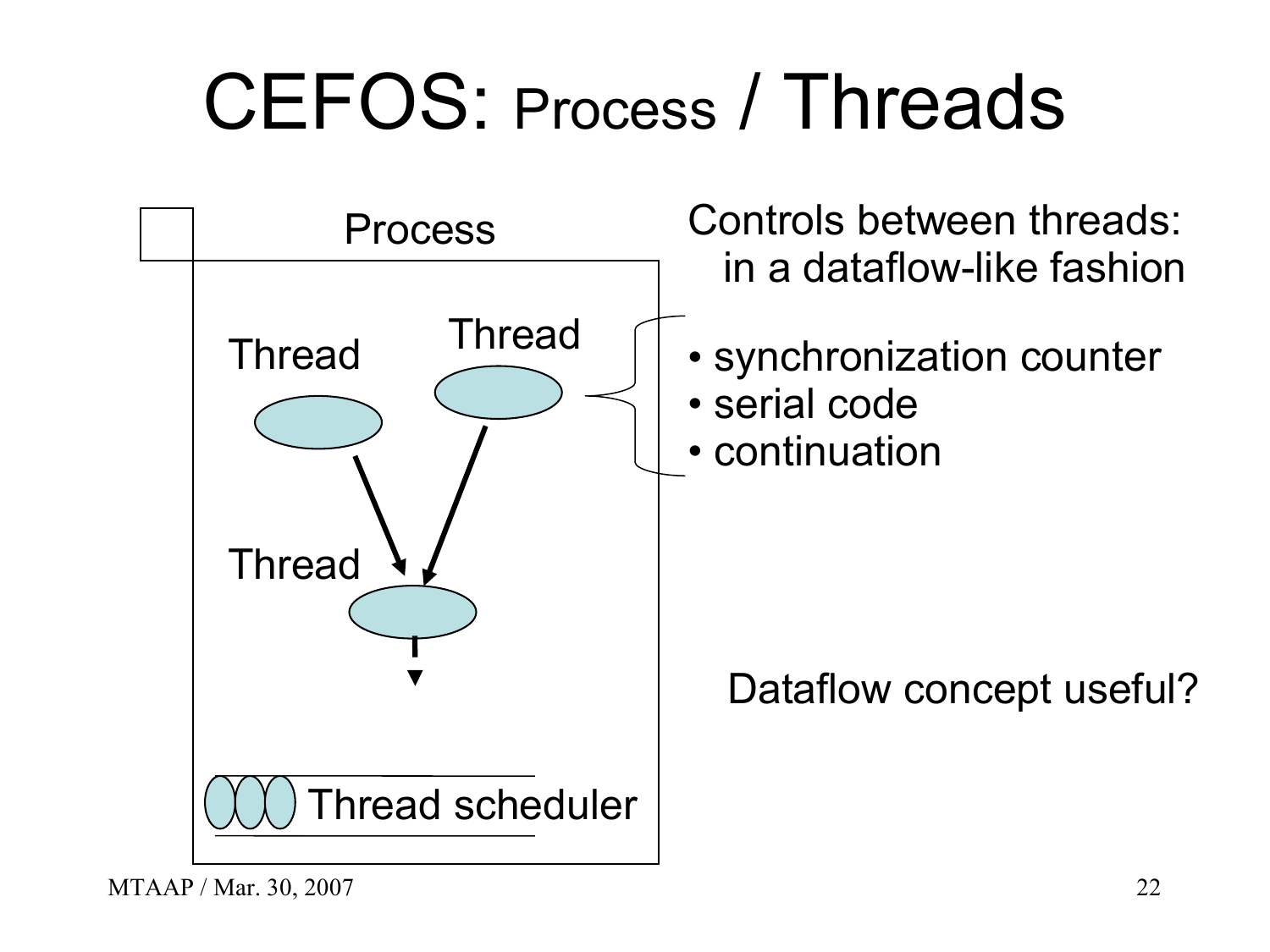# Preliminary experiment

LMbench result for Linux 2.6.14 - Latency benchmark (in clocks)

| processor          | null call | 2p/0K | $2p/16K$   L1 |                | L2 | M. Memory |
|--------------------|-----------|-------|---------------|----------------|----|-----------|
| pentium III        | 378       | 1576  | 5044          | $\overline{3}$ | 8  | 164       |
| pentium4           | 1090      | 3298  | 5798          | $\overline{2}$ | 18 | 261       |
| PowerPC G4         | 200       | 788   | 2167          | $\overline{4}$ | 10 | 127       |
| PowerPC G5         | 306       | 13698 | 13734         | $\overline{3}$ | 11 | 113       |
| Intel Core Duo     | 464       | 1327  | 2820          | $\overline{3}$ | 14 | 152       |
| <b>System Call</b> | Memory    |       |               |                |    |           |
| Overhead<br>Switch |           |       |               |                |    | Latency   |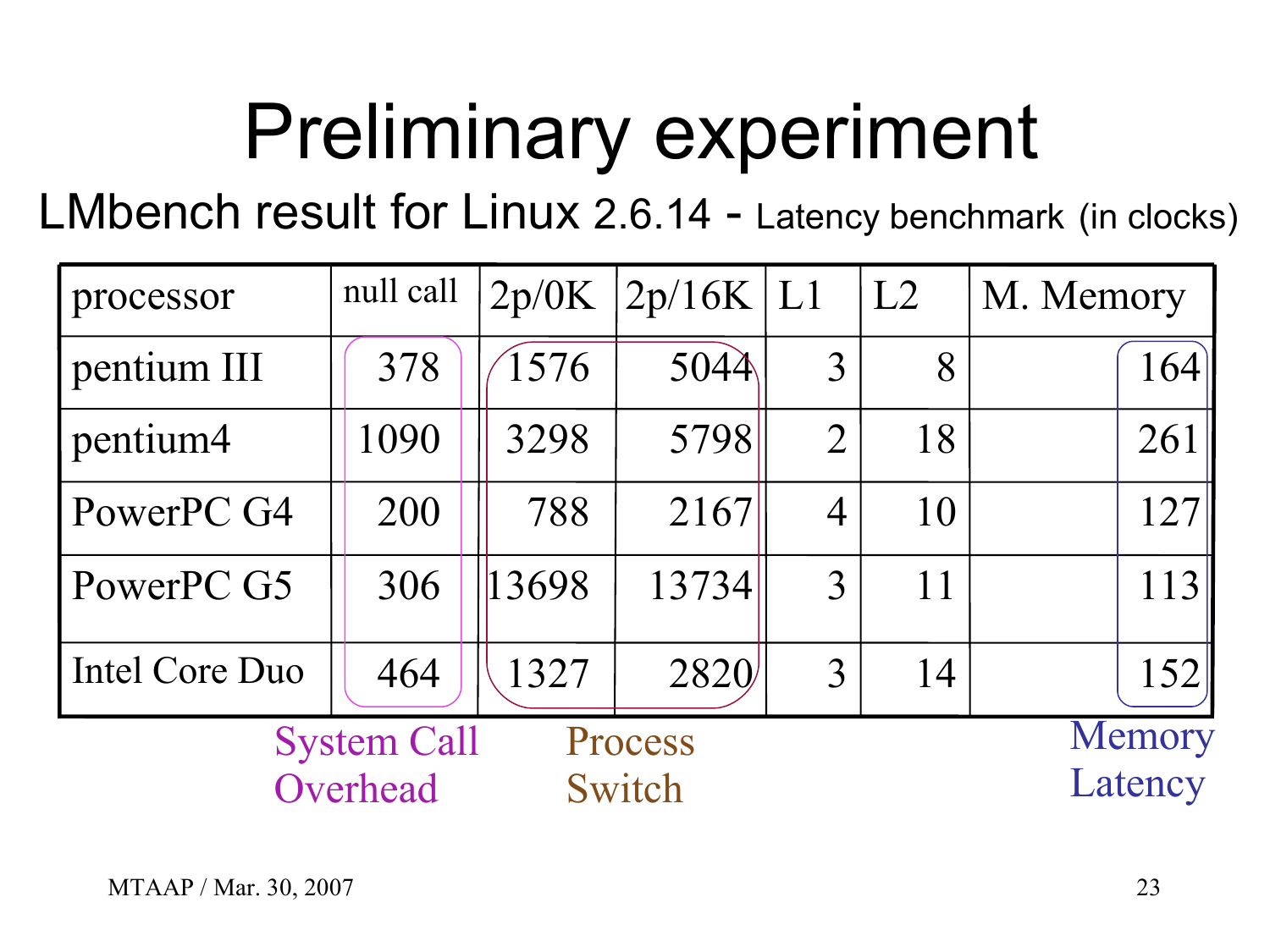### CEFOS - wrapped system-call

#### Partially ordered fine-grain threads split-phase style system calls

… various choices in scheduling threads/processes



Wrapped System-Call (WSC)

- aggregates multiple system-call requests
- handles them as a single system-call

to reduce overhead of system calls and enhance locality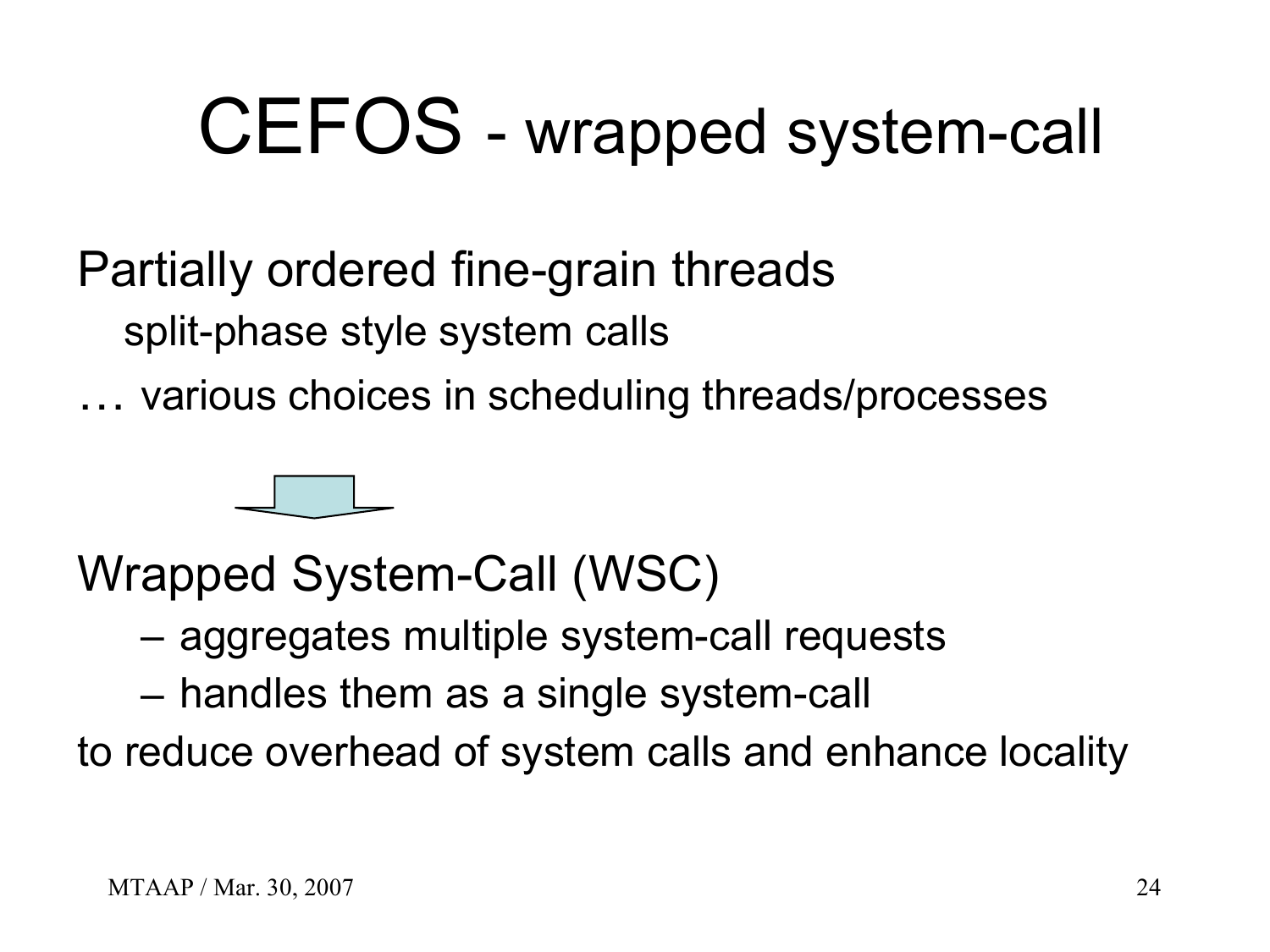### CEFOS and WSC mechanism

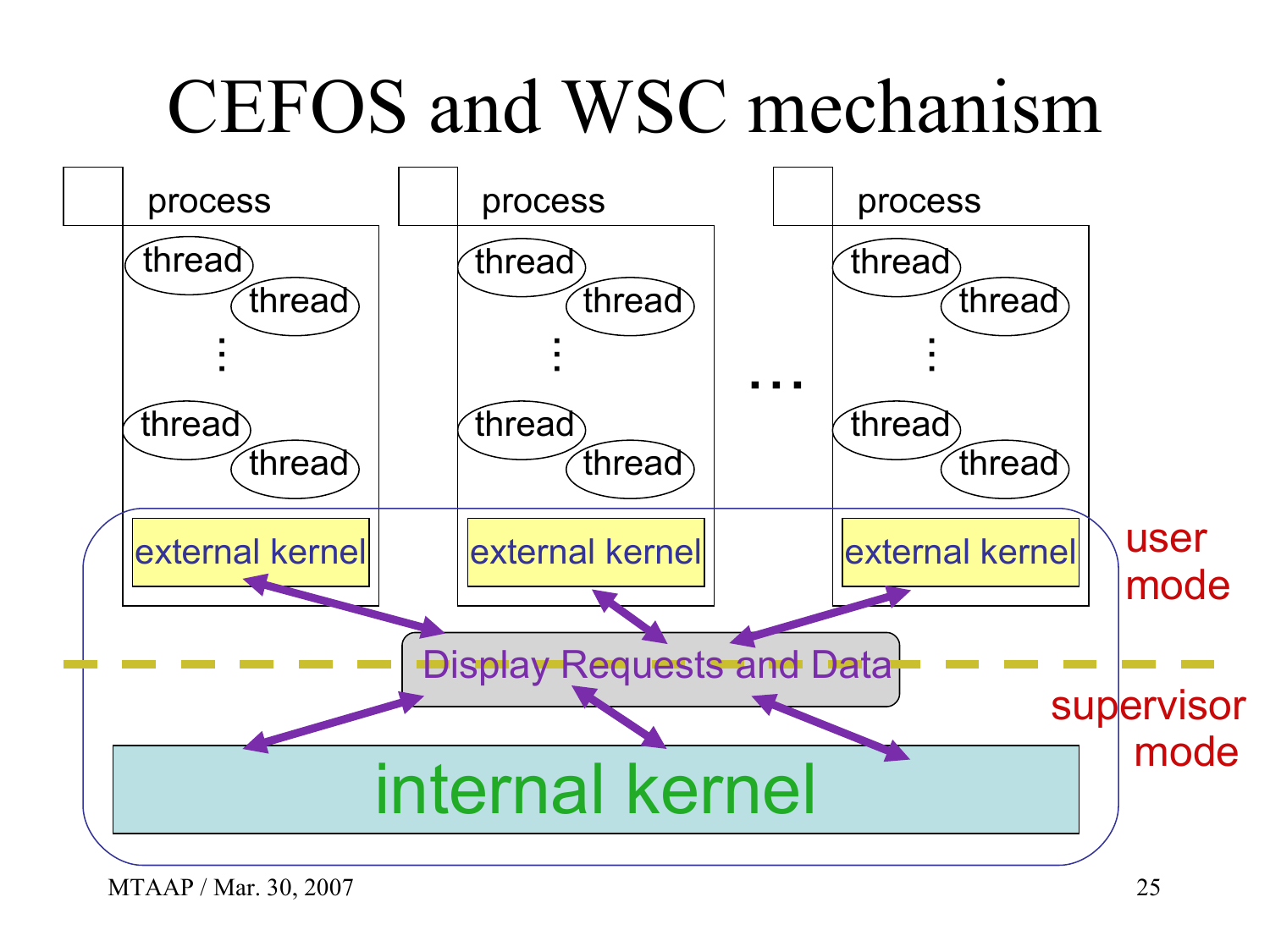# DRD

#### DRD (Display Request & Data)

Intermediate communications between Internal / External Kernel.

- Each process & kernel share common memory area (CA)
- Each process & kernel display requests and necessary information on CA
- At appropriate occasions, each process & kernel check requests and information displayed on CA, and change the control of execution if necessary.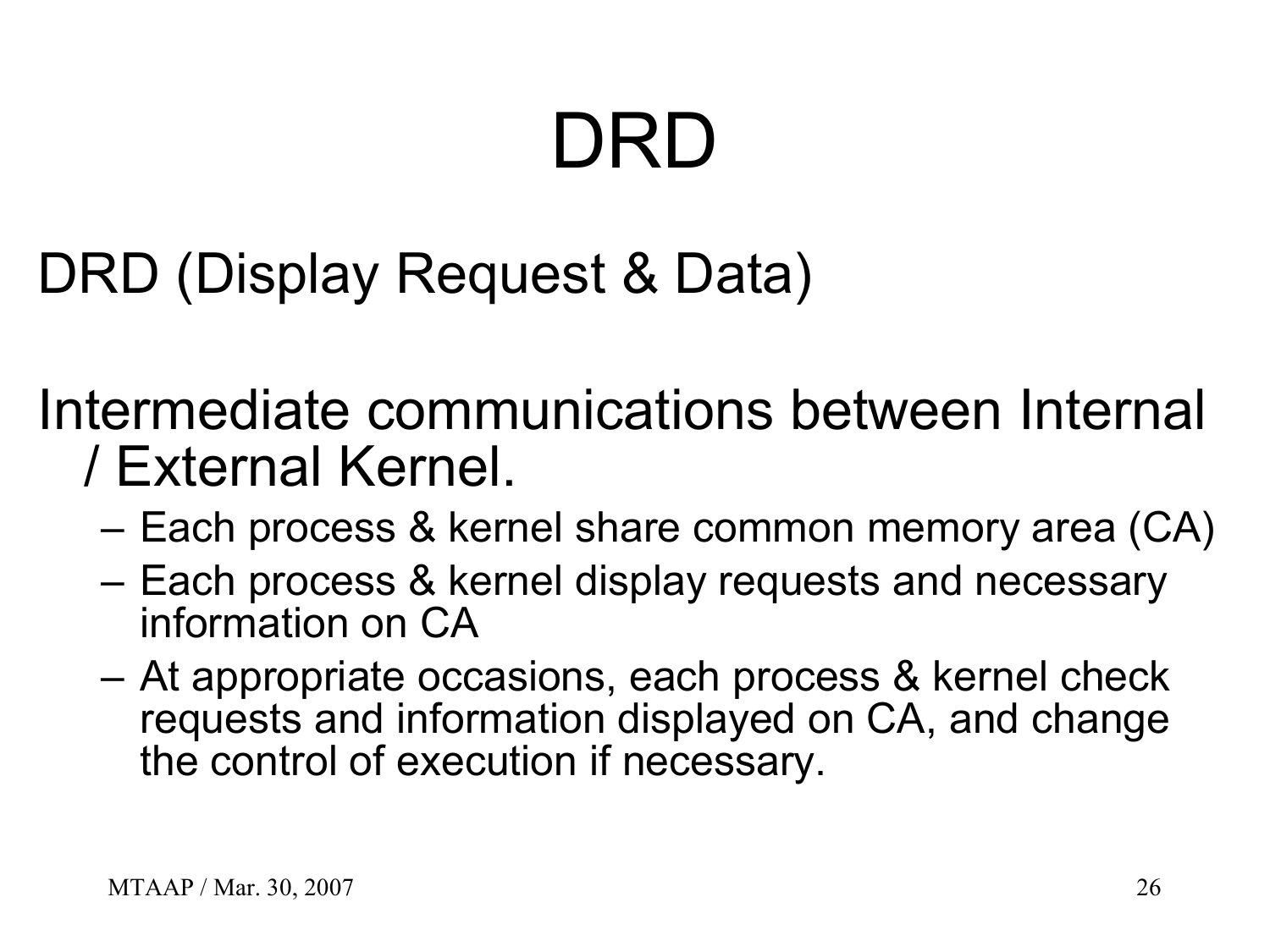### Control flows in WSC



MTAAP / Mar. 30, 2007 27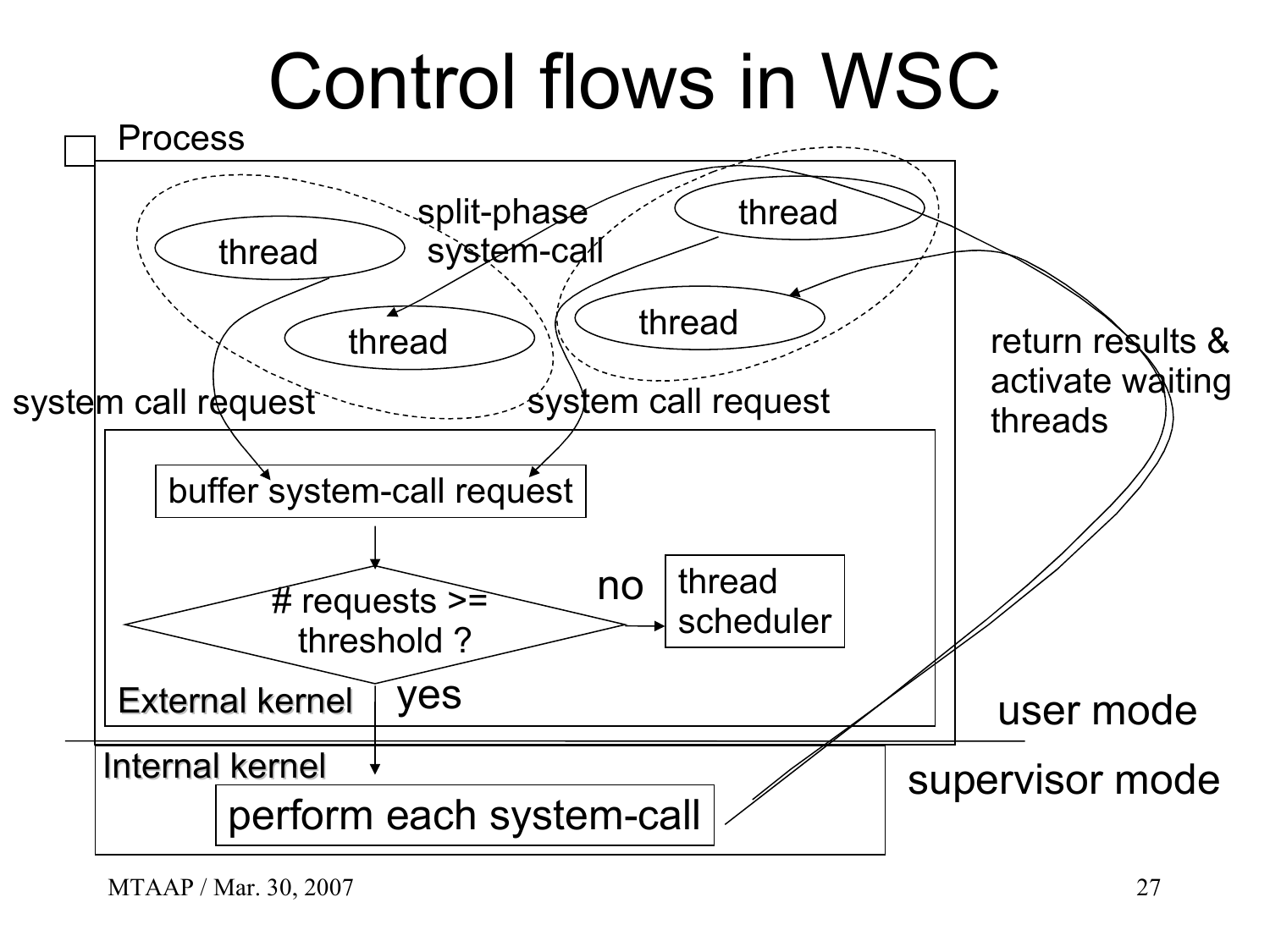#### Impact on System Call Overhead

Implemented by modifying Linux. Issuing system calls with thin body: getpid()



MTAAP / Mar. 30, 2007 28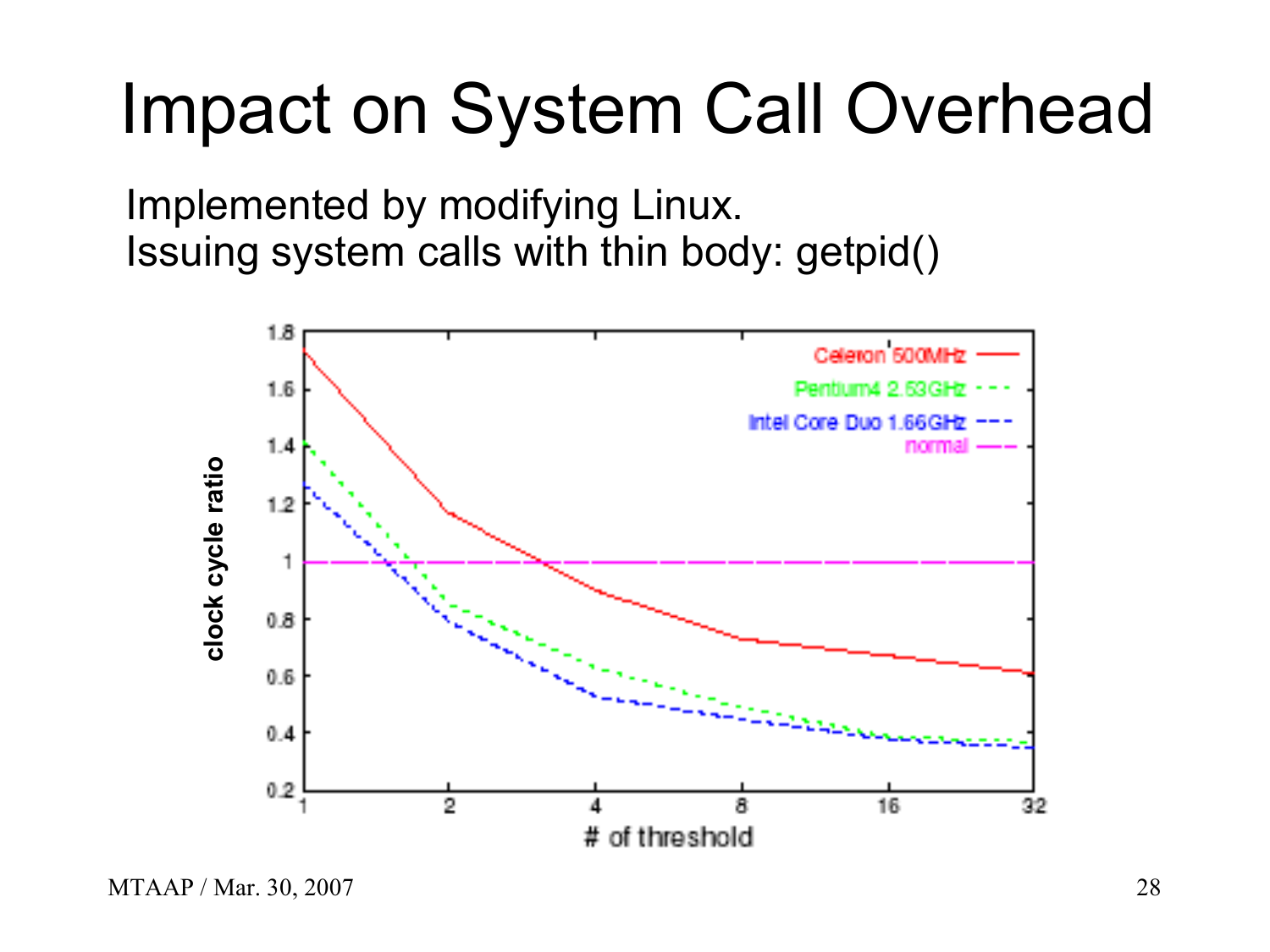# Locality of reference

- chatroom benchmark
	- simulate chat rooms (server and clients)
	- four threads per client (2 message handler (send /receive) in client & server)
	- parameters: number of clients = 20

Detailed memory events with performance monitoring counter - hardmeter (limited to focused part only)

|                   | clocks | L2\$ miss $(\% )$ | $ $ D-TLB miss $(\% )$ |
|-------------------|--------|-------------------|------------------------|
| l normal          | 60217  | 1.01              | 2.78                   |
| WSC               | 48436  | 0.47              | 2.55                   |
| ratio: WSC/normal | 0.80   | 0.47              | 0.92                   |